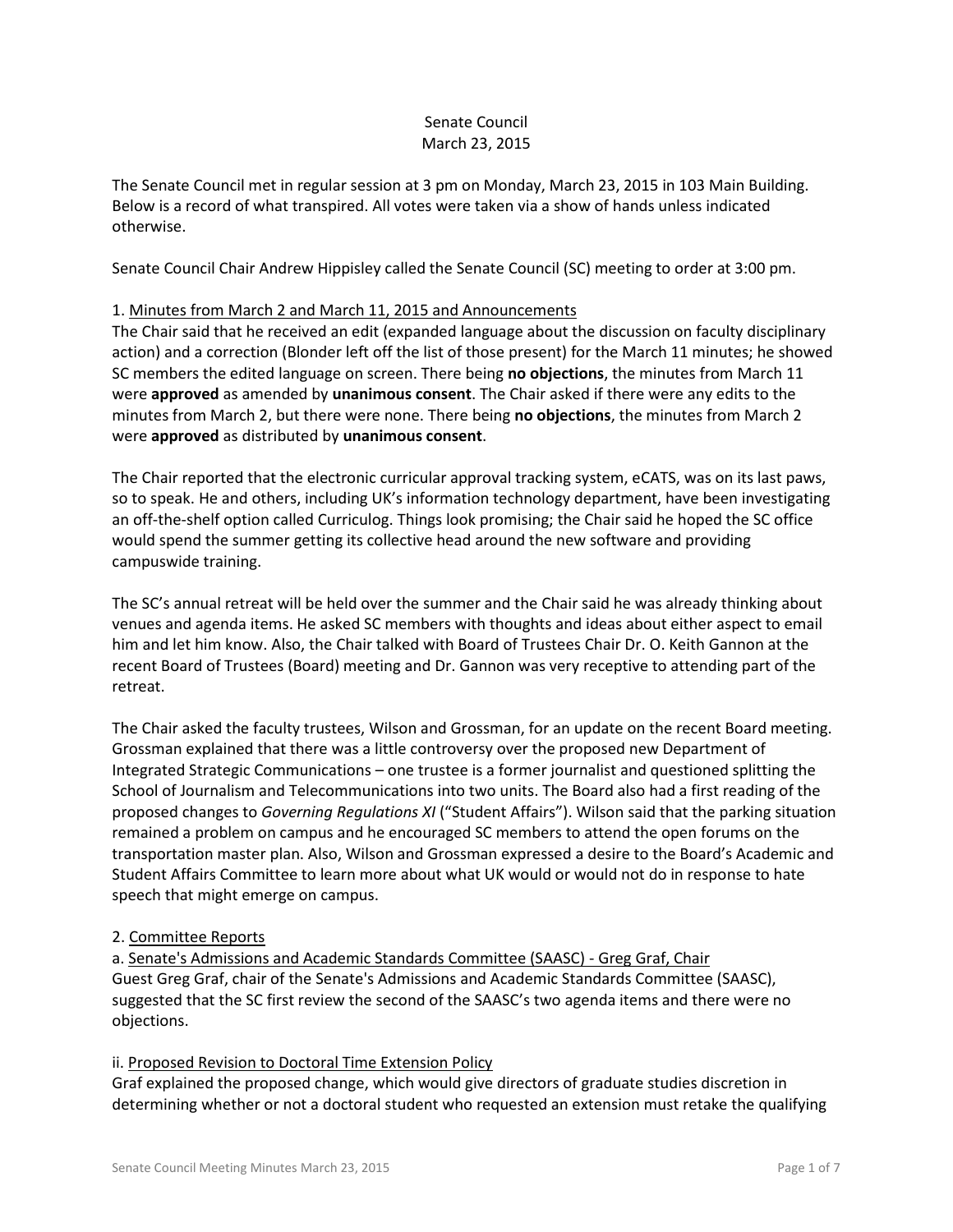exams. The Chair said that the motion to approve the proposed revision to the doctoral time extension policy came from the SAASC, so no **second** was required. There was no discussion. A **vote** was taken and the motion **passed** with none opposed.

## i. Doctoral Committee Composition Change

Graf explained that the proposal involved two aspects: giving programs the option of decreasing the number of core program faculty members from three to two; and removing the requirement for a faculty member outside the academic program (department). The Chair said that because the motion to approve the proposed changes came from the SAASC, no **second** was required.

There were a number of questions and comments from SC members. Those participating did not object to the optional decrease in core program faculty, but did oppose removing the requirement for an outside faculty member. Grossman **moved** to amend the proposed new language of the policy as follows<sup>1</sup>, to retain the requirement for an outside member [but keep the change to the number of required academic program members, from three to two]:

The advisory committee has a core of four members. This core must include a minimum of two faculty members from the academic program (with one being the major professor as chair) and one representative from outside the academic program (department). All members of the core must be members of the Graduate Faculty of the University of Kentucky, and three (including the major professor) must possess full Graduate Faculty status.

Mazur **seconded**. There being no further discussion, a **vote** was taken and the amendment **passed** with none opposed. A **vote** was taken on the motion to change the current doctoral committee composition policy to the following language:

The advisory committee has a core of four members. This core must include a minimum of two faculty members from the academic program (with one being the major professor as chair), and one representative from outside the academic program (department). All members of the core must be members of the Graduate Faculty of the University of Kentucky and three (including the major professor) must possess full Graduate Faculty status.

The motion **passed** with none opposed.

# b. Senate's Academic Programs Committee (SAPC) - Margaret Schroeder, Chair

i. Proposed Suspension of MA in Theatre

The Chair asked Guest Margaret Schroeder, chair of the Senate's Academic Programs Committee (SAPC), to explain the proposal, which she did. The Chair said that the **motion** from the SAPC was that the SC recommend the University Senate approve that the establishment of a new Graduate Certificate in Latin American, Caribbean, and Latino Studies, in the College of Arts and Sciences. Because the motion came from the SAPC, no **second** was necessary. He asked if there were any points of information or discussion for or against the motion.

l

 $1$  Underlining denotes added text.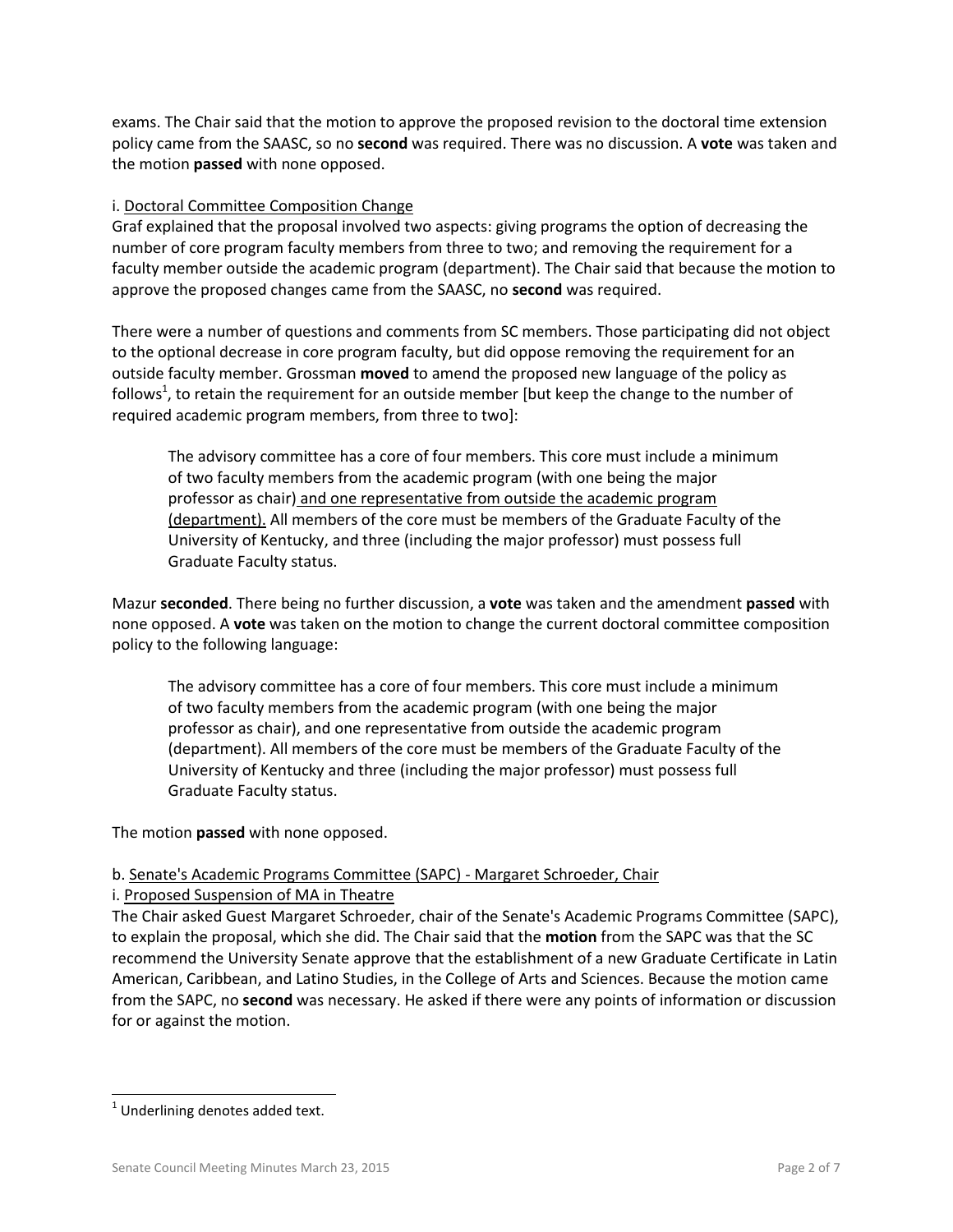Brown asked how the vote to suspend the MA in Theatre was conducted. Guest Nancy Jones, chair of the Department of Theatre and Dance, offered additional information about the vote proceedings, as well as how individual faculty could be affected. McCormick asked Jones to send the minutes from the meeting when the vote was recorded and Jones agreed.

There being no further discussion, a **vote** was taken and the motion **passed** with none opposed.

#### ii. Proposed New Graduate Certificate in Latin American, Caribbean, and Latino Studies

The Chair asked Schroeder, to explain the proposal, which she did. The Chair said that the **motion** from the SAPC was that the SC recommend the University Senate approve the suspension of the Master of Arts in Theatre, in the Department of Theatre within the College of Fine Arts. Because the motion came from the SAPC, no **second** was necessary. He asked if there were any points of information or discussion for or against the motion.

There were a handful of questions from SC members about terminology and how Latino Studies differs from Hispanic Studies. Guest Connie Wood, chair of the Senate's Rules and Elections Committee (SREC), asked which graduate program the graduate certificate would be associated with. There was some discussion about whether there was a requirement that graduate certificates be formally associated with a graduate degree program. The Chair commented that there were a number of graduate certificates in existence, some quite successful, that were not associated with a specific graduate degree program.

When there were no further comments or questions, a **vote** was taken on the motion and the motion **passed** with four in favor, two opposed, and one abstaining.

## 3. Proposed Changes to 2015-2016 Dentistry Calendar

The Chair invited Guest Amanda Minser, curriculum coordinator in the College of Dentistry, to explain the request, which Minser did. There were no questions or comments from SC members. Wilson **moved** to approve the proposed changes to the 2015-16 Dentistry calendar and Christ **seconded**. A **vote** was taken and the motion **passed** with none opposed.

## 4. Update on Proposed New *Governing Regulation* on Faculty Disciplinary Action

The Chair explained that he was passing out three versions of the proposed new *Governing Regulation* (*GR*): Version 1 was what the SC discussed at its special meeting on March 11; Version 2 was what General Counsel Bill Thro prepared, based upon the edits to Version 1; and Version 3 was the final report from the ad hoc Committee on Faculty Disciplinary Action. In addition, the cover memo from the Committee was also passed around. The Chair asked Watt to lead the discussion.

Watt apologized for the paperwork, but said he wanted to give SC members perspective on past efforts and current status. A majority of the Committee voted to approve sending the proposed new *GR* to the SC as the Committee's final report; Associate General Counsel Marcy Deaton did object, which was reasonable given her position on the Committee as the representative of UK's Legal Counsel. Watt said there were substantive differences between the Committee's thinking and that of Thro. Watt said he would walk the SC through the areas about which there was no consensus between the Committee and Thro. Watt said that an email communication from Thro indicated Thro's belief that President Eli Capilouto would reject the proposed *GR* because there were three components missing. First, Thro stated the President will require that a dean be able to appeal the hearing panel's finding that a faculty member is innocent. The second issue was that there must be clear language explaining that faculty and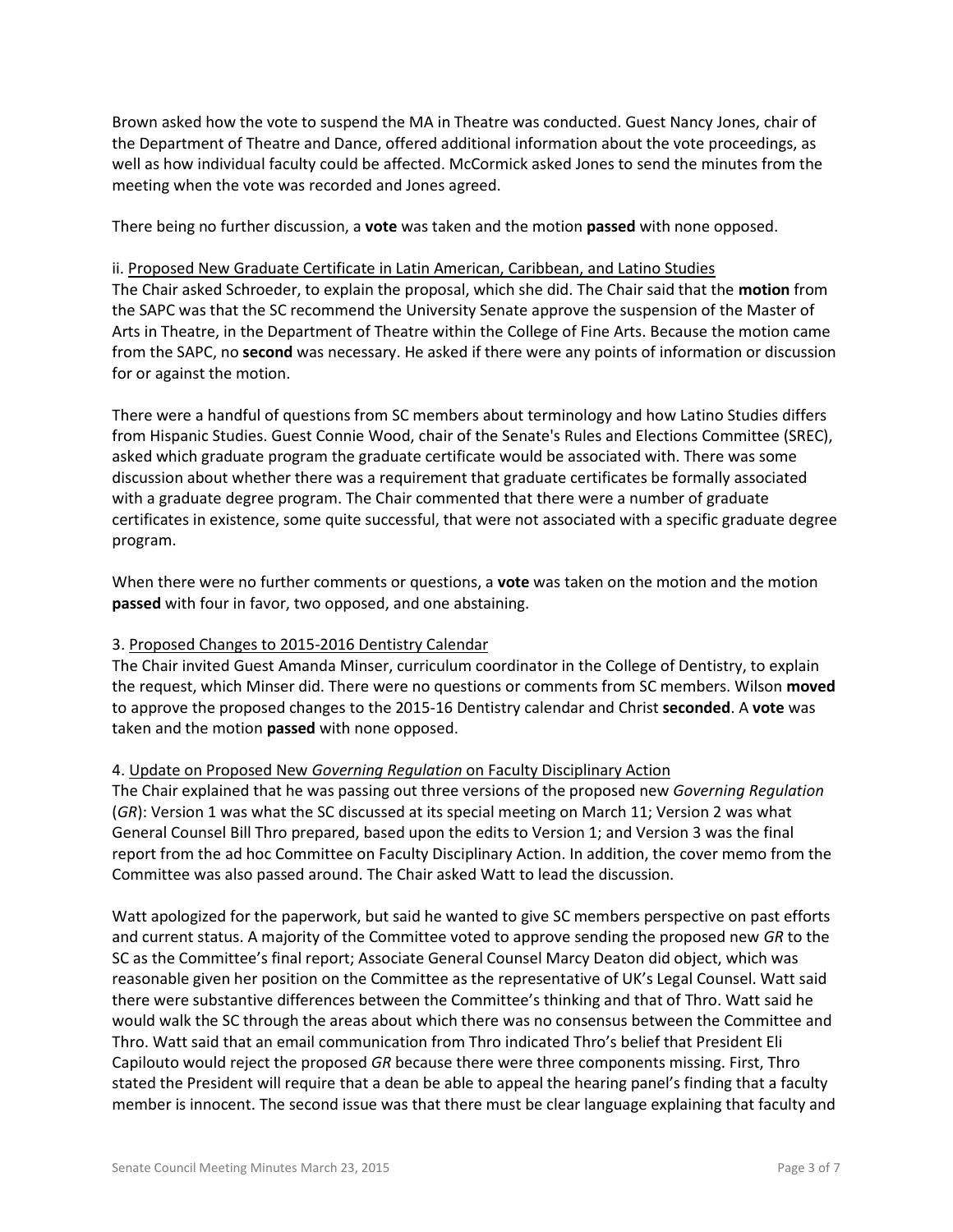tenured faculty cannot ignore UK's rules and regulations. Watt explained that the Committee agreed that that language should be in the *GR*, but the Committee was concerned that Thro's wording was overly legalistic and would be confusing to the average faculty member. Finally, the third issue dealt with misconduct by faculty who also hold an administrative position. The Committee's view was that faculty administrators will be subject to this new *GR*, the same as any other faculty member, but Thro's opinion was that the President would not approve of that. Watt opined that this last issue could also be one of semantics, as the President had said in the past that the policy would apply to all faculty, regardless of rank or title series.

Watt commented that the report, i.e. the proposed new *GR*, was in the hands of the SC now and where it goes in the future will be up to the SC; the Committee will not deliberate further on the matter. Watt said he thought Thro had negotiated in good faith with the Committee, as did the Committee with him, but any final decision should be made by President Capilouto, not Thro.

Watt said he would walk SC members through the specific parts that differed from language prepared by Thro, as well as point out the areas that constituted the "three substantive differences" between the Committee, and Thro and the President.

Issue #1: Statement regarding requirement of faculty compliance with UK rules and regulations Watt said that the Committee agreed that this reference is necessary, but disagrees with Thro on the exact language to use. Watt said Thro favored legal terminology and phrasing, while the Committee favored language more in layman's terms.

Issue #2: Statement regarding distinction of clinical rights and clinical responsibilities

Watt said that clinical faculty have difficult, challenging careers who earn their salary through seeing patients. There are regulatory bodies, such as the Joint Commission on Accreditation of Healthcare Organizations (JCAHO), that oversee how clinicians deal with patients. Although clinicians could lose the privilege of seeing patients due to misconduct of some sort, anything that affects a clinical faculty member's clinical rights should fall under a different policy. Anything that affects a clinical faculty member's academic rights should fall under the proposed new *GR*.

Issue #3: Statement regarding who may register an allegation of misconduct Because allegations of various types of misconduct already come from more than just employees (including patients, students, parents of students, and citizens of Kentucky), it is necessary to continue to allow reports from anyone.

Issue #4: Statement regarding the time at which a faculty member is informed of an allegation It is necessary to state that the type of allegation will determine when a faculty member is informed of the allegation. This was inserted to ensure that a faculty member would be less able to destroy records that may be necessary for an investigation.

Issue #5: Statement regarding General Counsel as the only entity who can determine new evidence as sufficiently substantive to warrant reopening an allegation

There were concerns that there are areas in which General Counsel does not have sufficient expertise to determine if new evidence is substantive or not, e.g. biological cell lines.

Issue #6: Statement regarding General Counsel as the responsible entity for providing to the inquiry panel new findings of fact not considered in the original investigation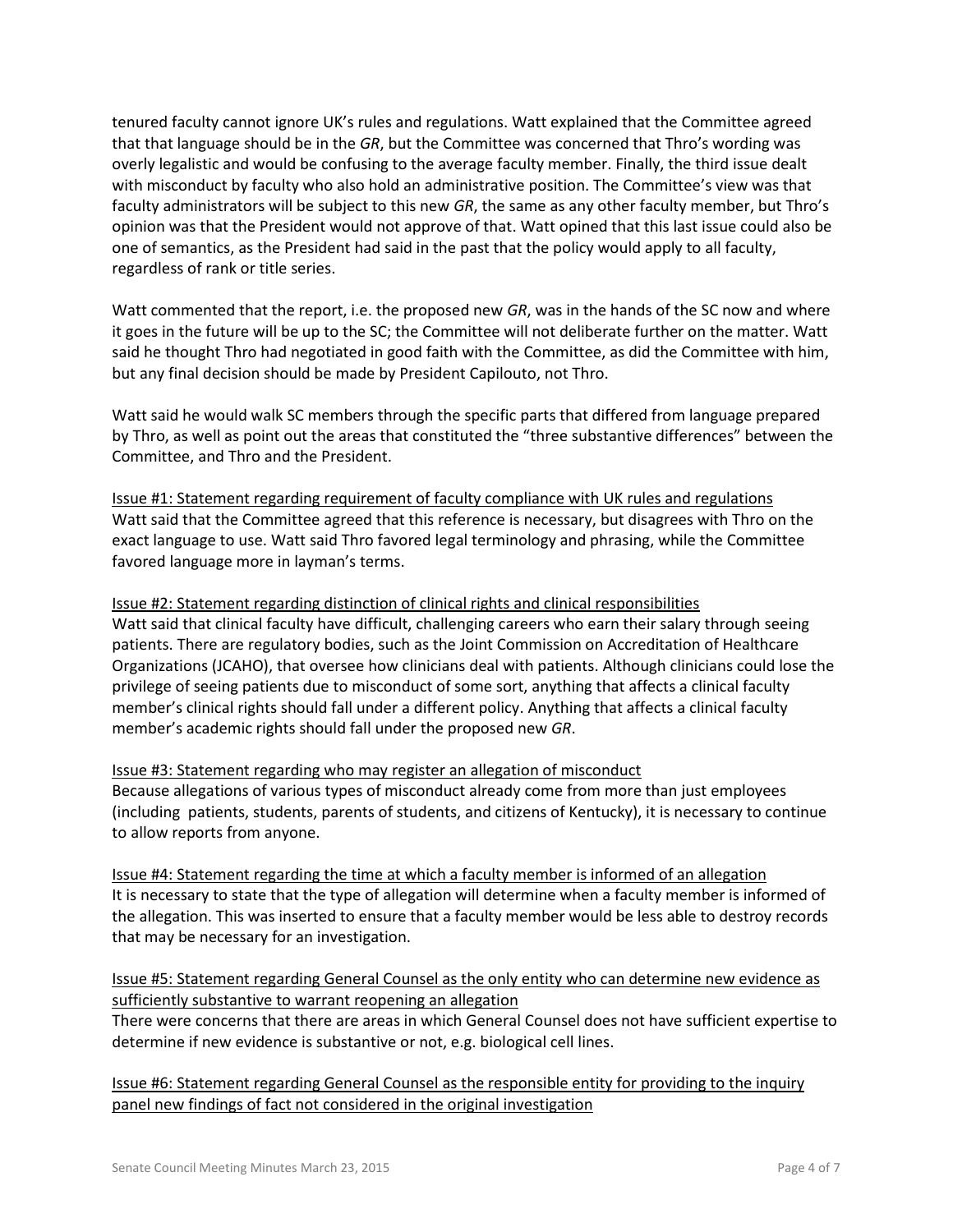Watt said that a minority of the Committee expressed concerns about this matter.

## Issue #7: Statements on allegations against a chair, dean, and other faculty administrator positions at the inquiry panel level

Watt explained that Thro wanted faculty administrators to be handled in vastly different fashions and by the President and Board of Trustees (Board). The Committee felt that faculty administrators should be treated like any other faculty member.

Issue #8: Statement regarding dismissal of the case upon a finding of no probably cause by the inquiry panel (no appeal of innocence by the dean)

Watt said this was a big difference in opinion between the Committee and Thro, although Watt said he did not know if Thro was as concerned about this "no appeal" as he [Thro] was about not allowing an appeal of the hearing panel.

# Issue #9: Statement about clear and convincing evidence

Watt explained that Thro had said that "clear and convincing" was very similar, if not the same as, "preponderance of evidence." Watt said if that was the case, he did not understand Thro's insistence on the term "preponderance of evidence," particularly because "clear and convincing" was more understandable to the average faculty member.

Issue #10: Statement regarding dismissal of the case upon a finding of no probably cause by the hearing panel (no appeal of innocence by the dean)

Watt said this was likely to be a point of contention with Thro, as Thro had said in the past that the President would not accept language that does not allow a dean to appeal a finding of innocence.

# Issue #11: Statements on allegations against a chair, dean, and other faculty administrator positions at the hearing panel level

As with Issue #7, Watt said Thro wanted different procedures and timelines for faculty administrators, while the Committee felt that all faculty administrators should be treated equitably.

## Issue #12: Statement about retaliation

The Committee added a phrase to make it clear that retaliation of any kind, regarding any activity, is prohibited.

Issue #13: Statement about Board of Trustees approval for involuntary administrative leave-with-pay Because voluntary leaves with pay require approval by the Board, involuntary leaves with pay should also require Board approval.

Watt concluded his report by saying that the list of issues were those modifications made that were at variance with what Thro wanted; it was now the SC's responsibility to discuss, decide what edits to make, and determine which actions to take. Watt added that Thro had mentioned on a number of occasions that the President could simply create a new *Administrative Regulation*, which would not require any input from the faculty at all. Watt expressed his preference for coming to an accord with the President and taking that document to the University Senate for review, although he was not sure that would be possible.

The Chair reiterated that there were three primary areas in which language preferred by the Committee was not approved by Thro. The first issue, that of not allowing an appeal of innocence from the hearing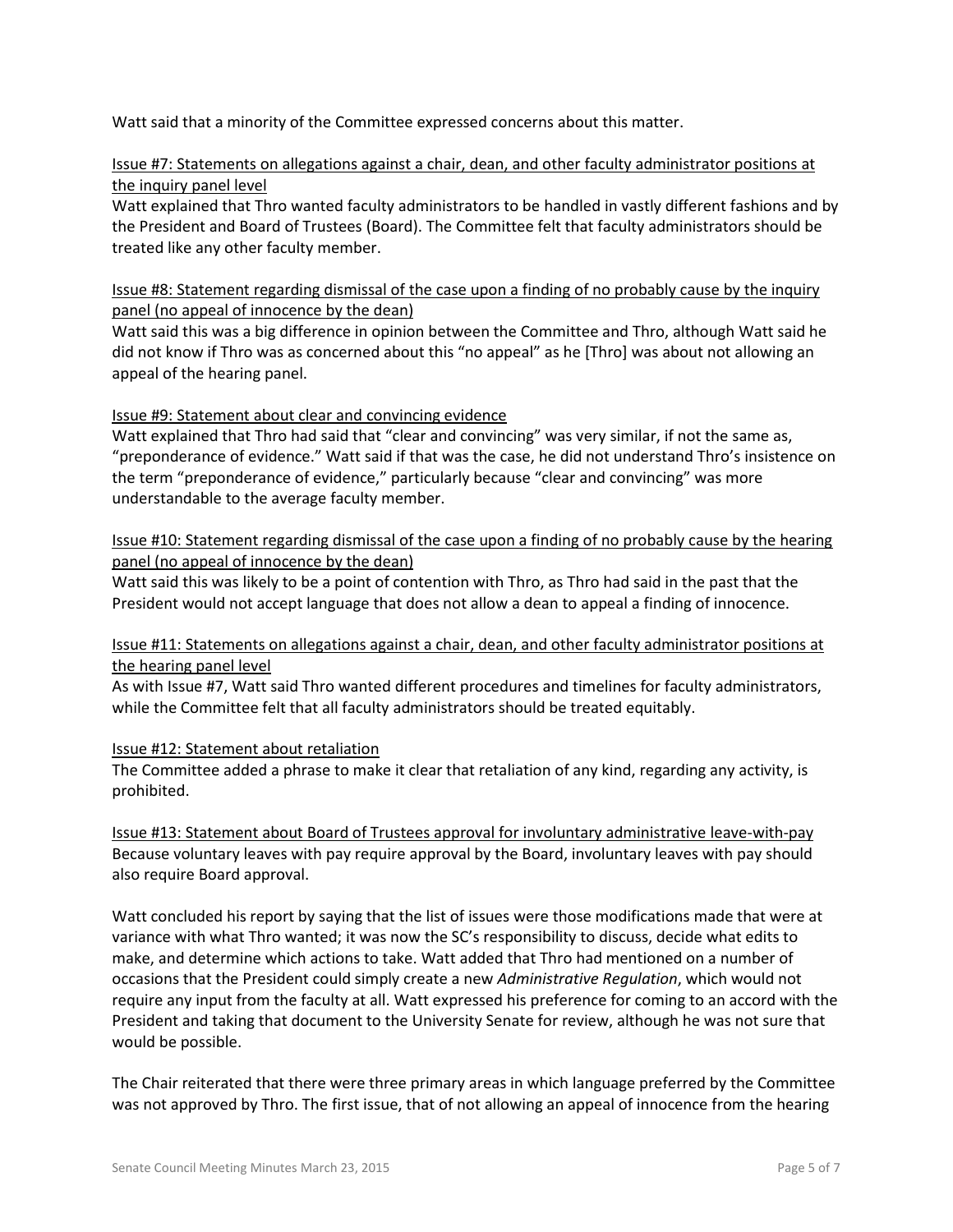panel, by the dean, illustrated mistrust – while the faculty were concerned that a rogue dean could appeal innocence to retaliate or harass a faculty member, the administration was concerned that five faculty could just get it wrong and incorrectly determine innocence or that five faculty acting in collusion. A compromise was suggested by Throw, in which a new body, an appeals panel, would hear appeals. This differs from the previous suggestion by Thro that the President hear all appeals. The appeals panel would be comprised of the Provost, the SC Chair, and the University Appeals Board chair.

The second issue, regarding treating administrators differently than rank-and-file faculty members, was rooted in the idea that there are additional consequences for misconduct for faculty administrators at and above the level of department chair, which are directly related to the person's administrative responsibilities. The Chair said the President wanted to be able to act quickly and in a different way for chairs, deans, and other faculty administrators. The third overall issue was the President's desire to have language that states that tenure and academic freedom do not allow faculty to break the rules. The Chair said the President's intent was for it to be perceived as fair to staff and faculty employees alike. The Chair then suggested an open discussion on the three primary issues.

Wilson said that the President already has the administrative authority to deal with faculty administrators by removing them from the administrative position. Wilson expressed confusion – was the insistence on a separate policy for administrators an attempt to punish such an individual for their faculty role? Wilson commented that it is not unusual for a dean to teach and do research and that it was feasible that a dean could have problems related to their faculty role. The Chair wondered aloud if Thro was not considering the bifurcated faculty-side and administrator-side responsibilities of faculty administrators. Wilson also commented that it was reasonable that administrative-responsibility rights are ceded to the President, which would be consistent with making faculty-responsibility rights subject to the proposed *GR*. Wilson opined that the real disagreement was about a dean's appeal; the other two issues could probably be worked out with better wording.

There was lengthy discussion among SC members regarding the issue of a dean's appeal. Towards the beginning of the discussion, Wilson floated the idea of an appeals panel with a constriction that overturning a decision of the hearing panel would require the appeals panel to offer a justification. At one large university, such appeals with justification must be heard by the executive committee of the governing board. This idea was relatively attractive to SC members, although there was also mixed support for language that would require a dean to justify her/his request for an appeal. Another option with some support was for language that would simply not allow any appeal from anyone, faculty member or dean, but would still allow for appeals to UK's Board on matters affecting employment.

The Chair thanked those present for their discussion and asked the SC to turn to thoughts about next steps. Christ suggested having a conversation about the proposed new *GR* directly with President Capilouto, particularly about the three sticking points, but without firm determinations of the exact language to support. She thought it would be best to give the President some time to think about the language prior to the SC proposing concrete language. There was additional discussion about next steps, although those participating in the discussion were supportive of Christ's suggestion.

Christ **moved** to accept the final report of the ad hoc Committee on Faculty Disciplinary Action and Mazur **seconded**. After brief discussion, a **vote** was taken and the motion **passed** with none opposed.

Blonder **moved** that the Chair: let President Capilouto know that the SC officially accepted the final report of the ad hoc Committee; give the President a copy of the final report; encourage the President